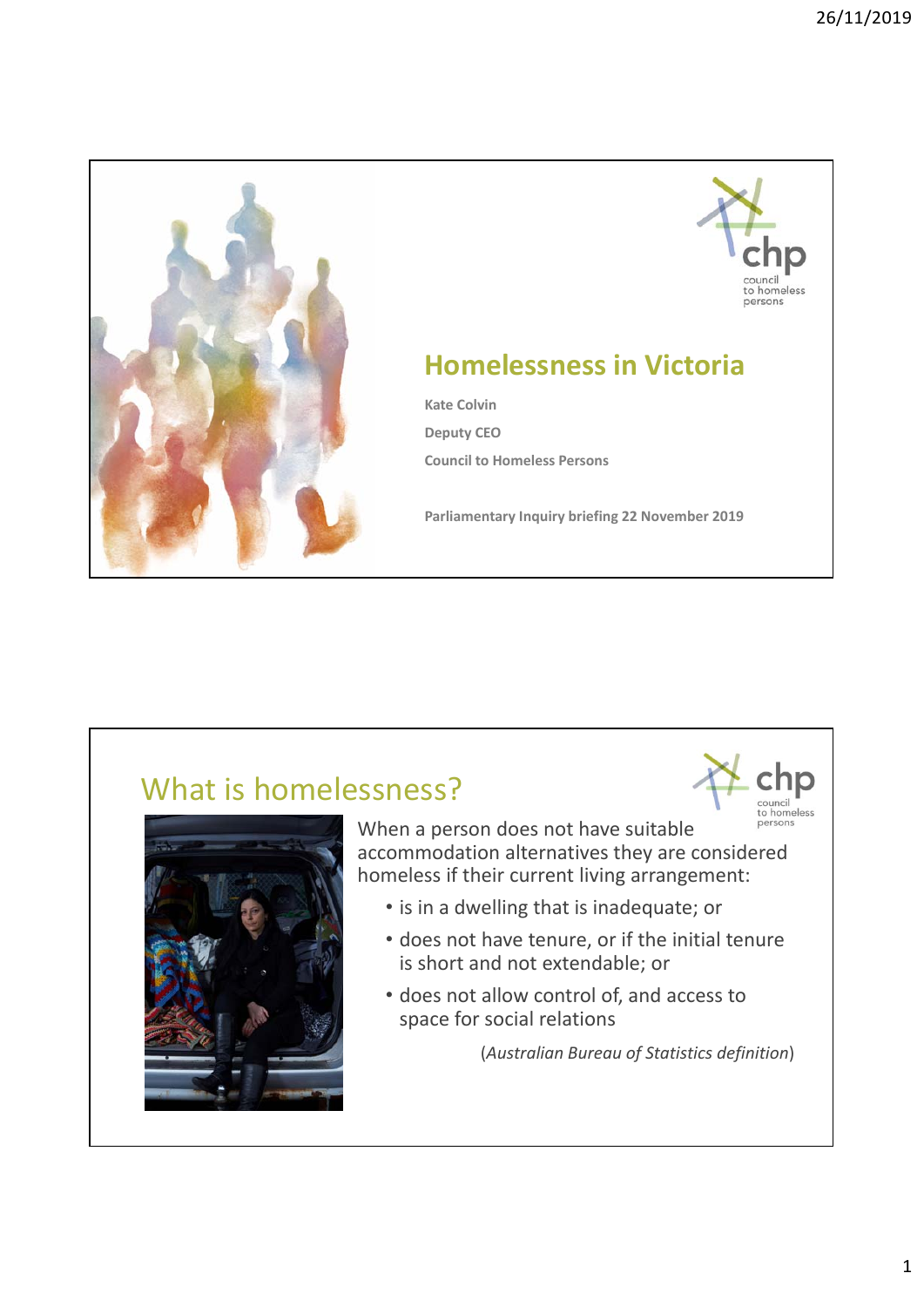

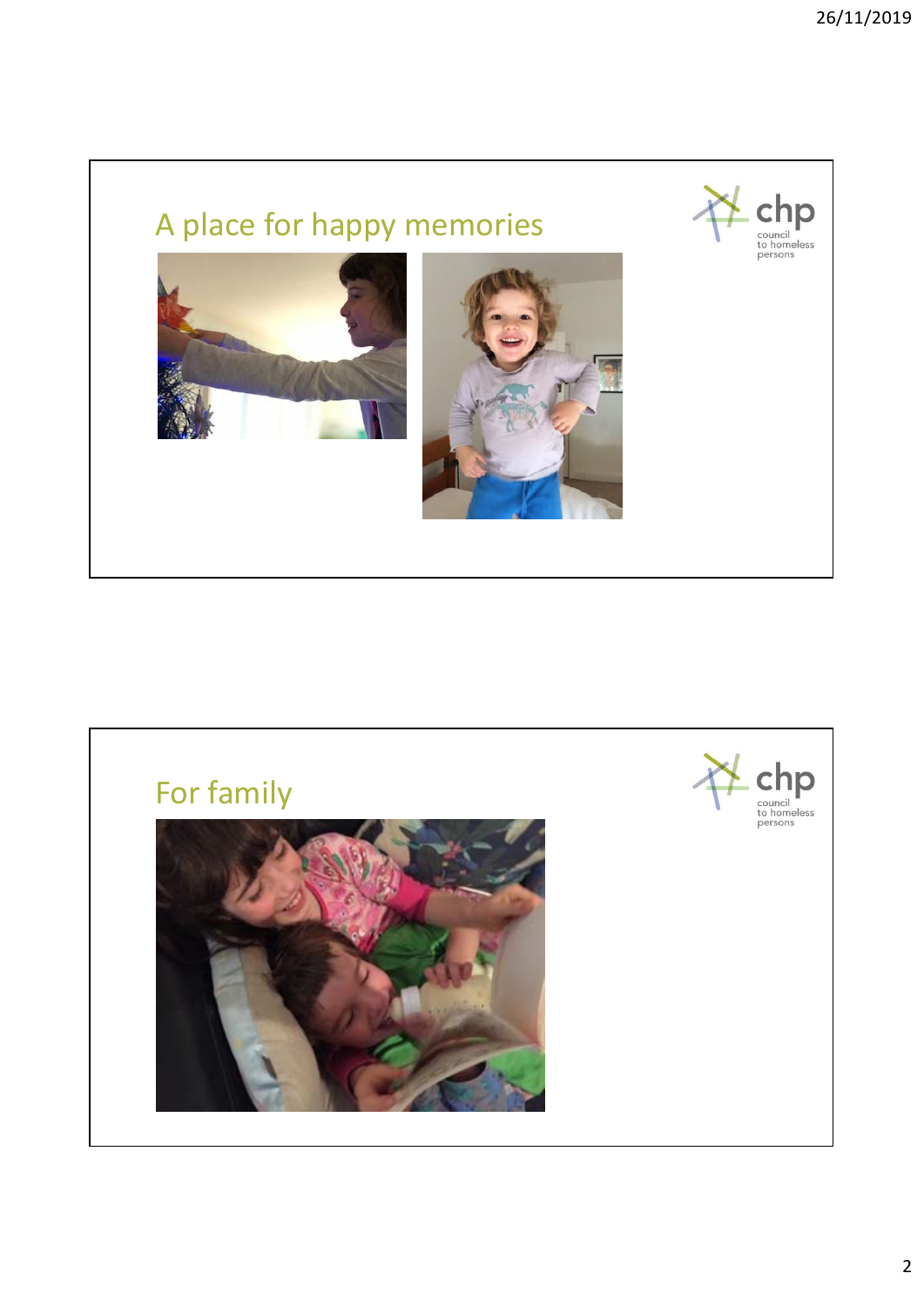

**Homelessness in** Victoria has increased 11.3% in 5 years

- ABS Census, 2016



<sup>M</sup> chp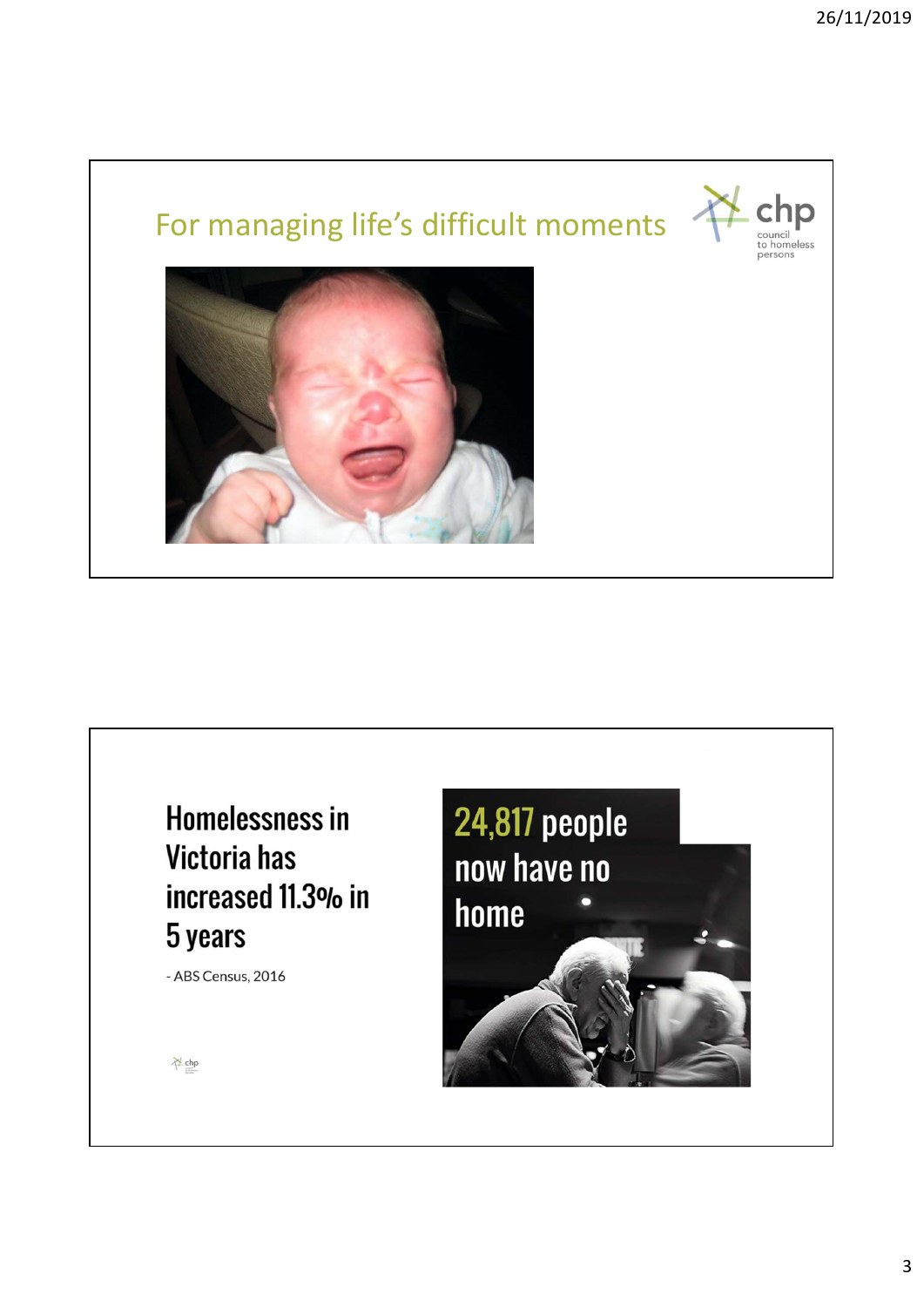## Who is accessing Victorian Specialist Homelessness Services ?





**1 in 54 Victorians Parents with children the majority 116,872 people in 2017‐18** *+ 26% in 5 years* **64% women 1 in 5 are children 1 in 10 are Aboriginal**

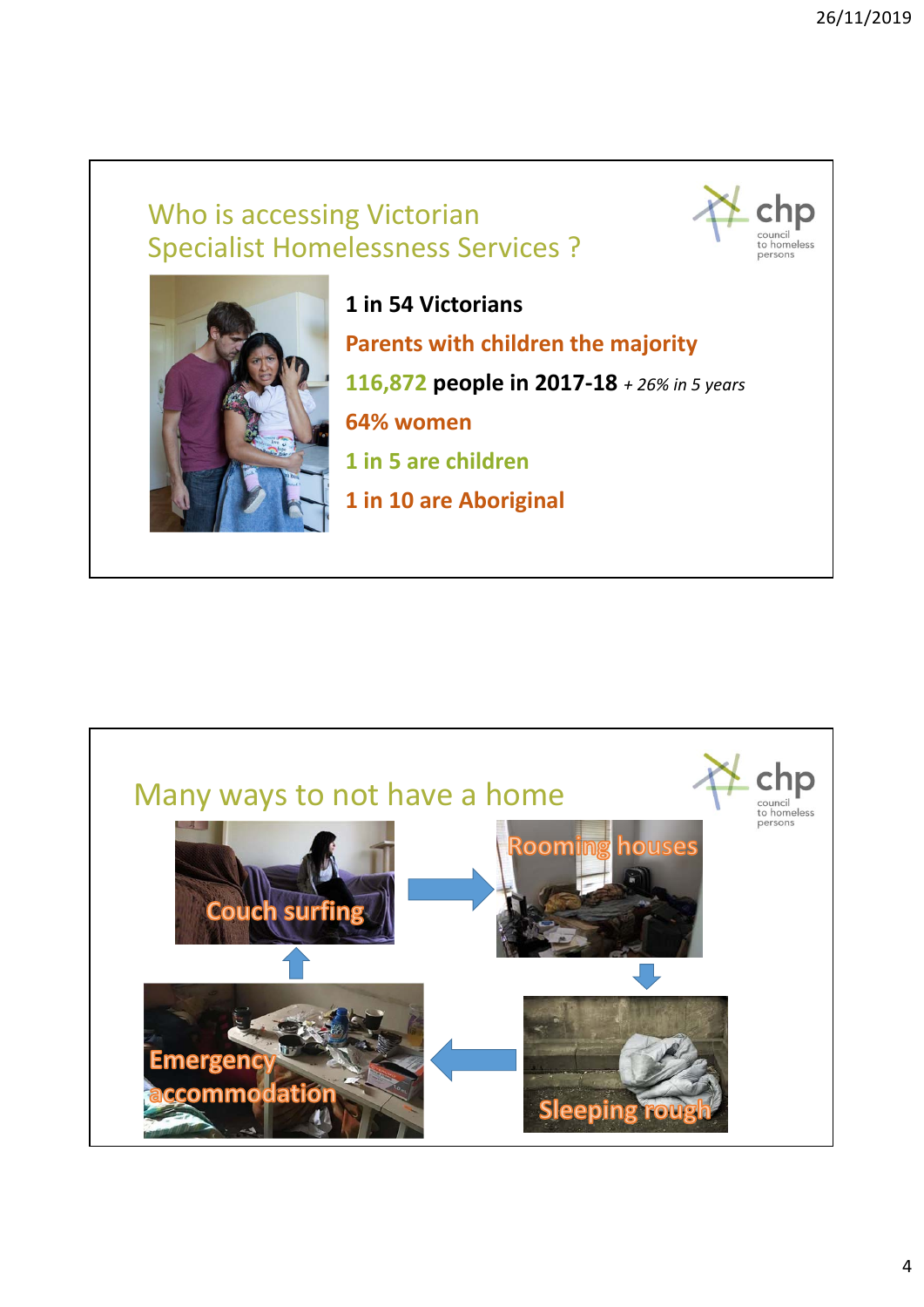

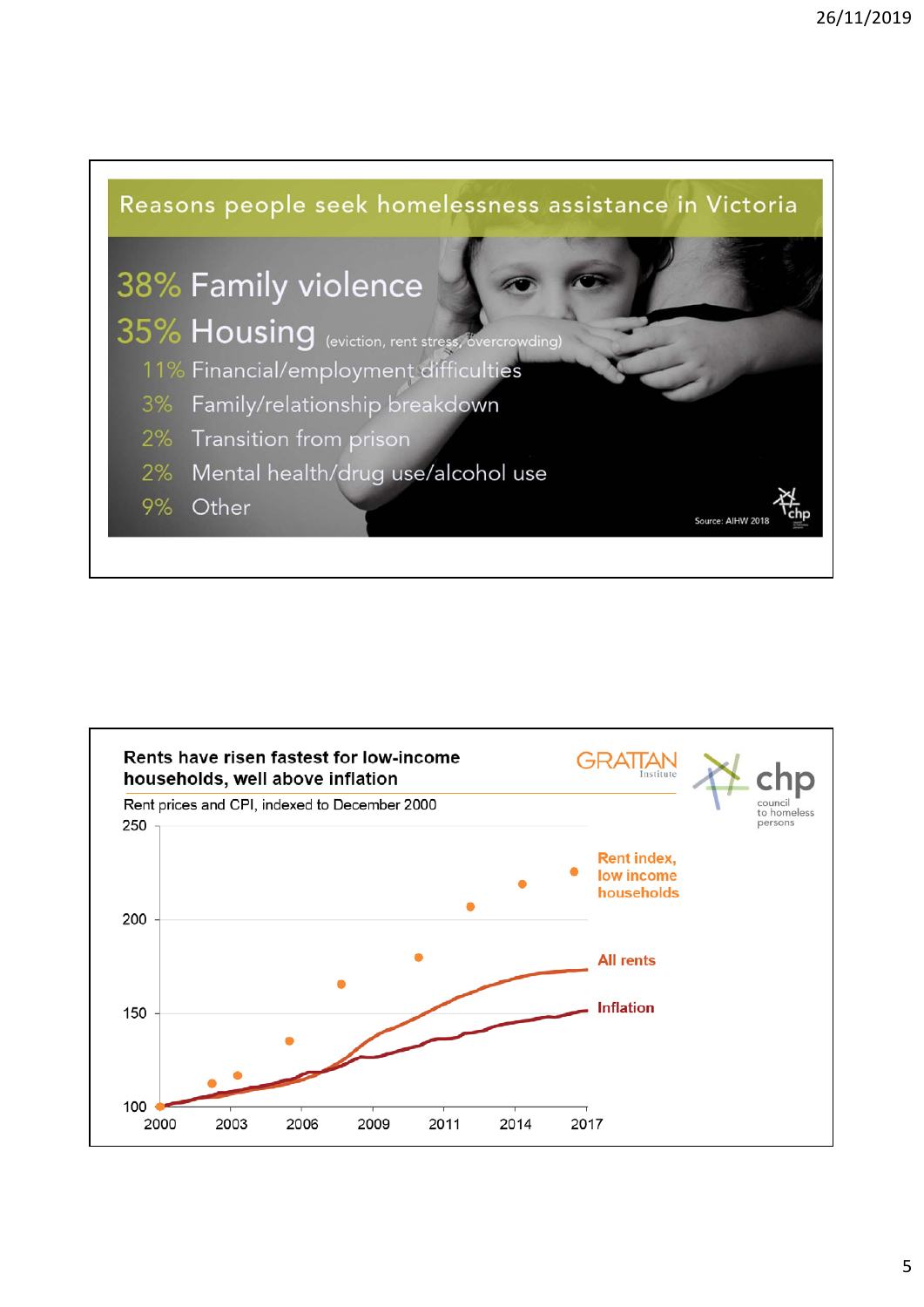

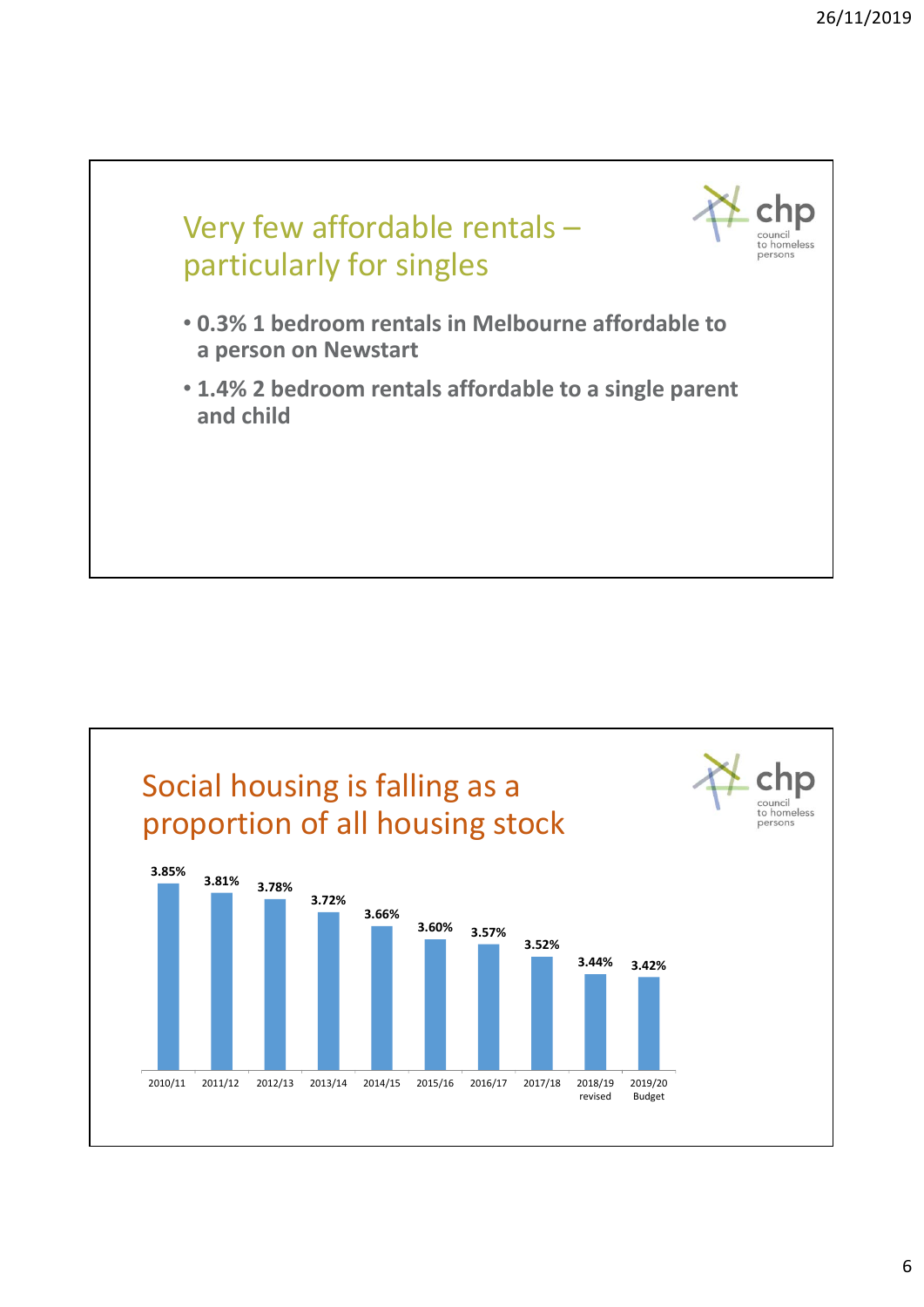

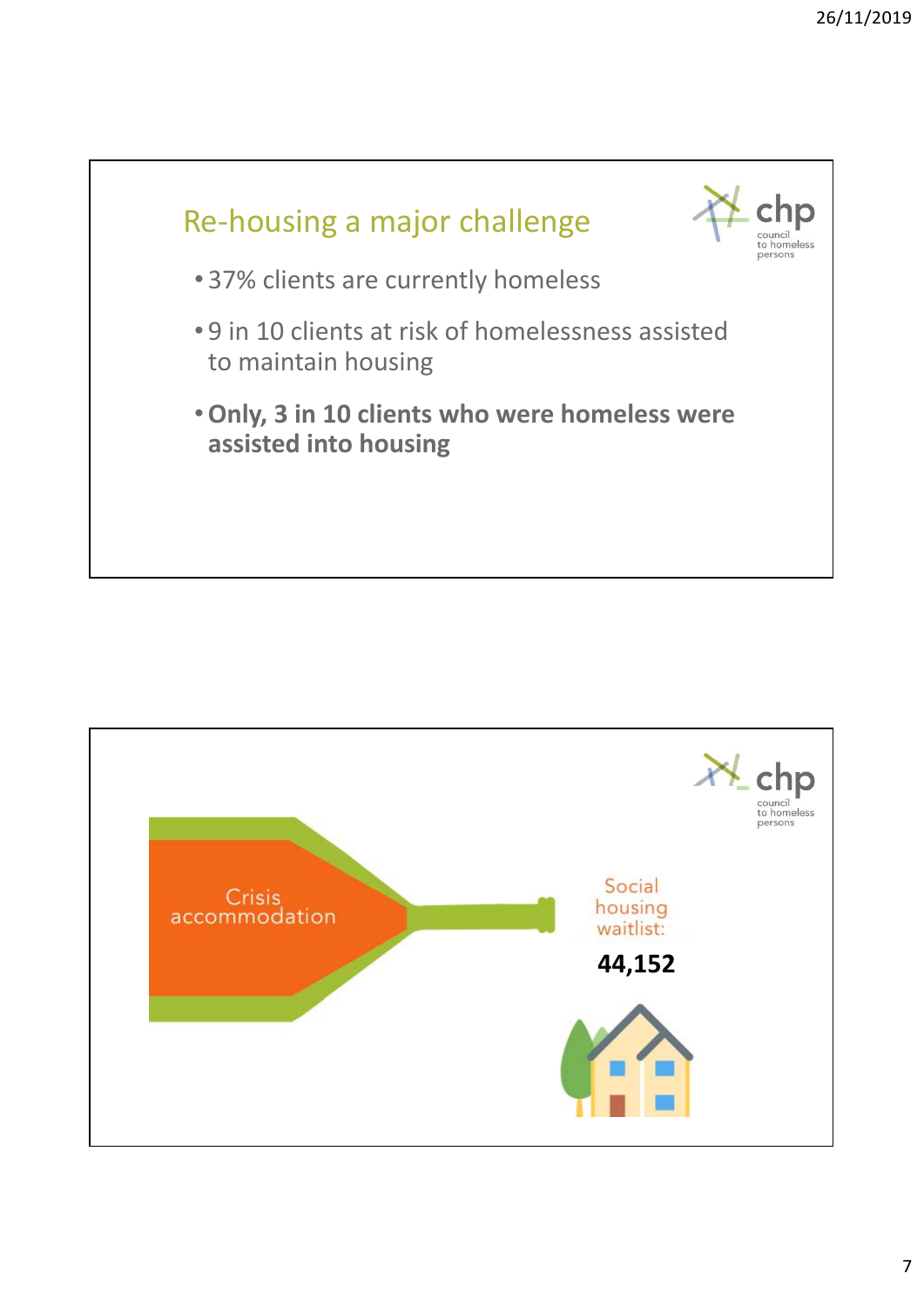

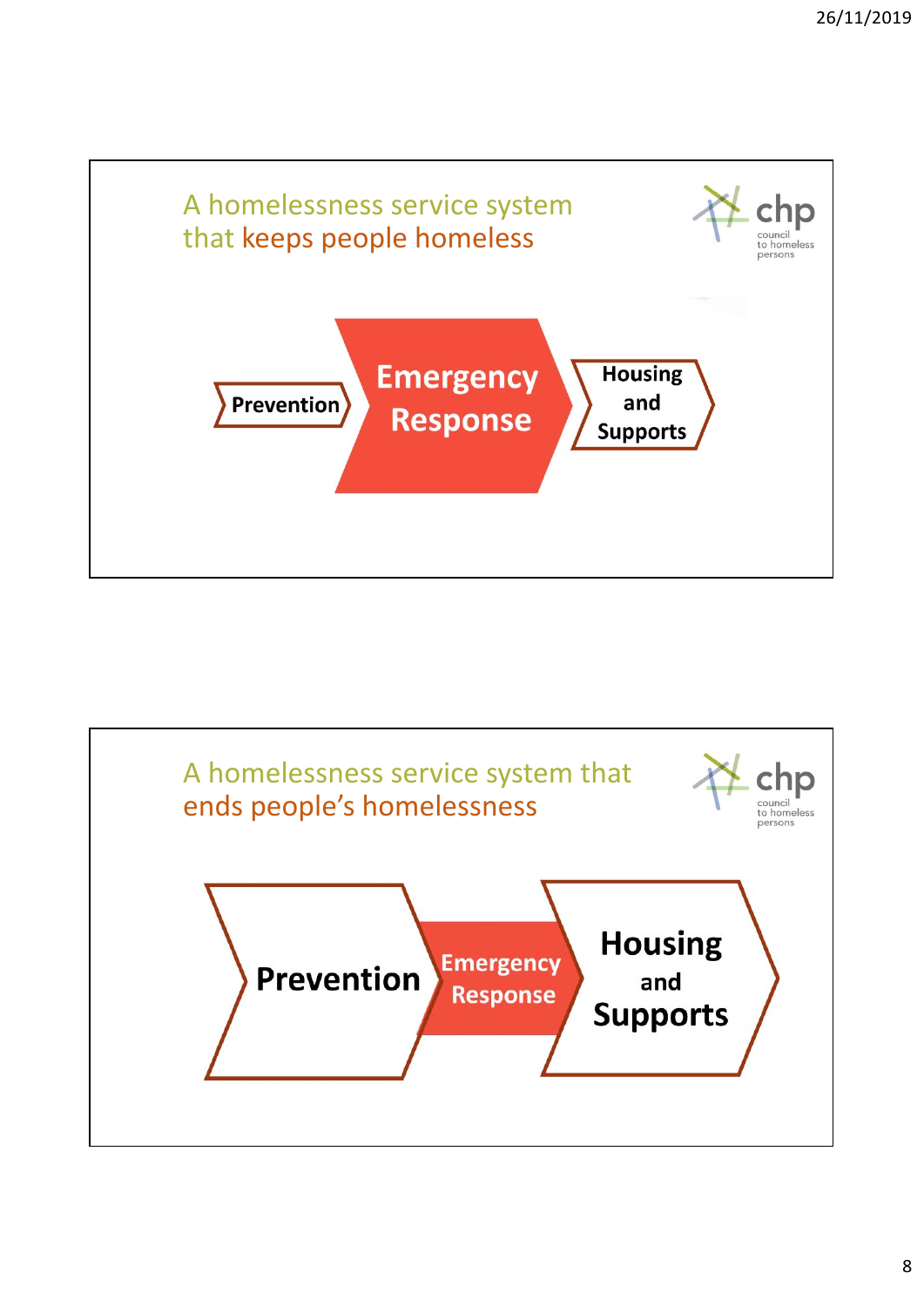

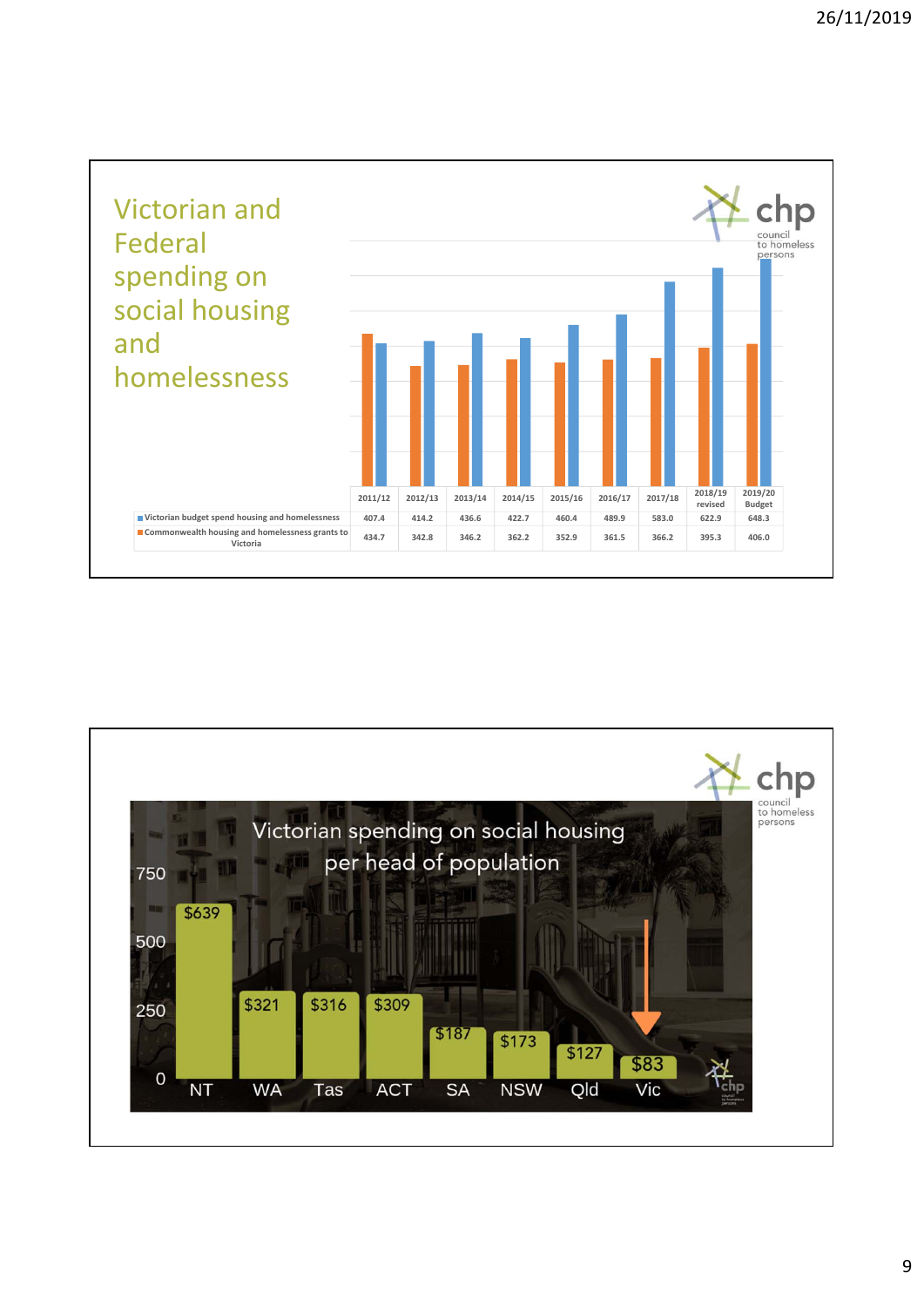

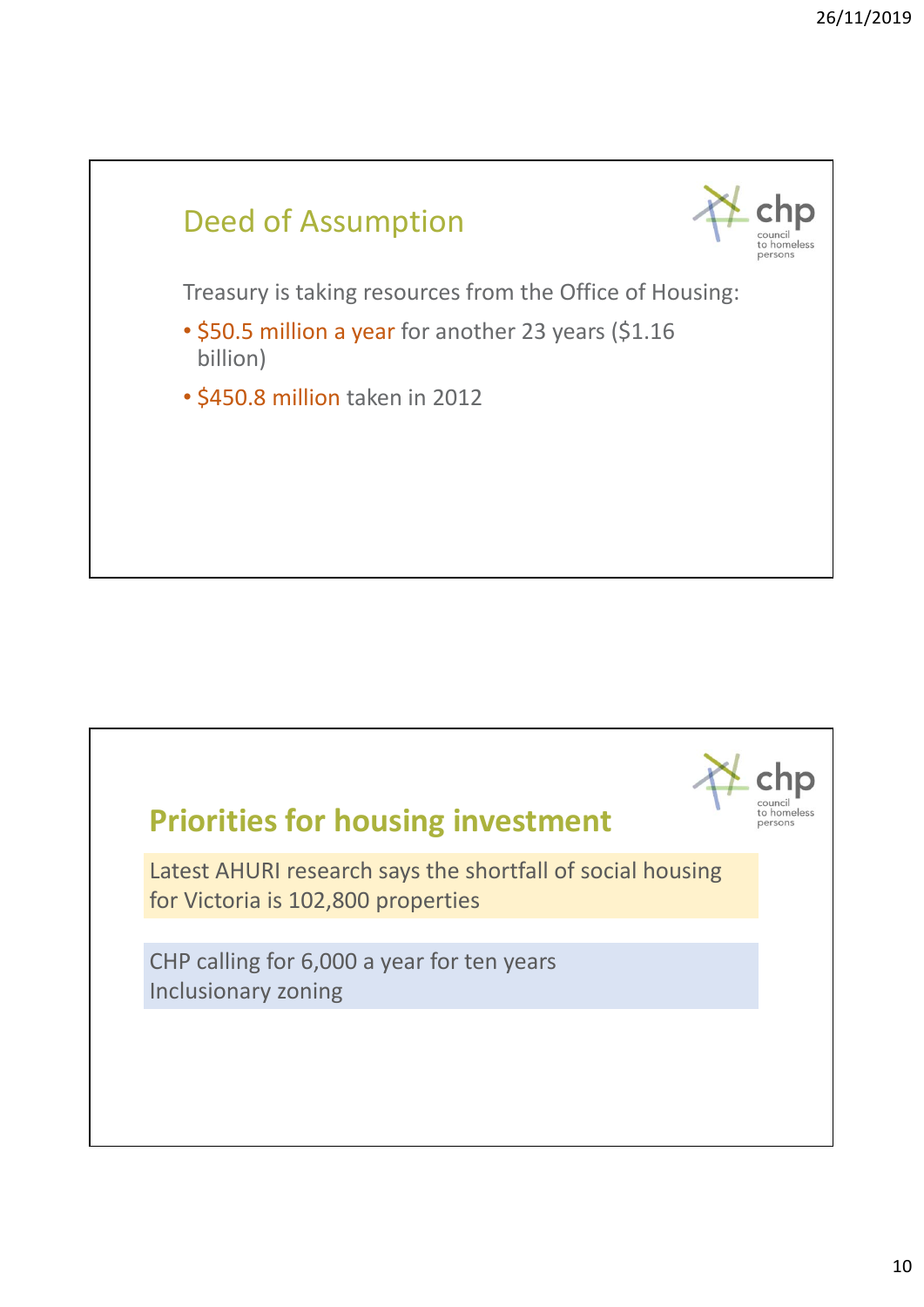